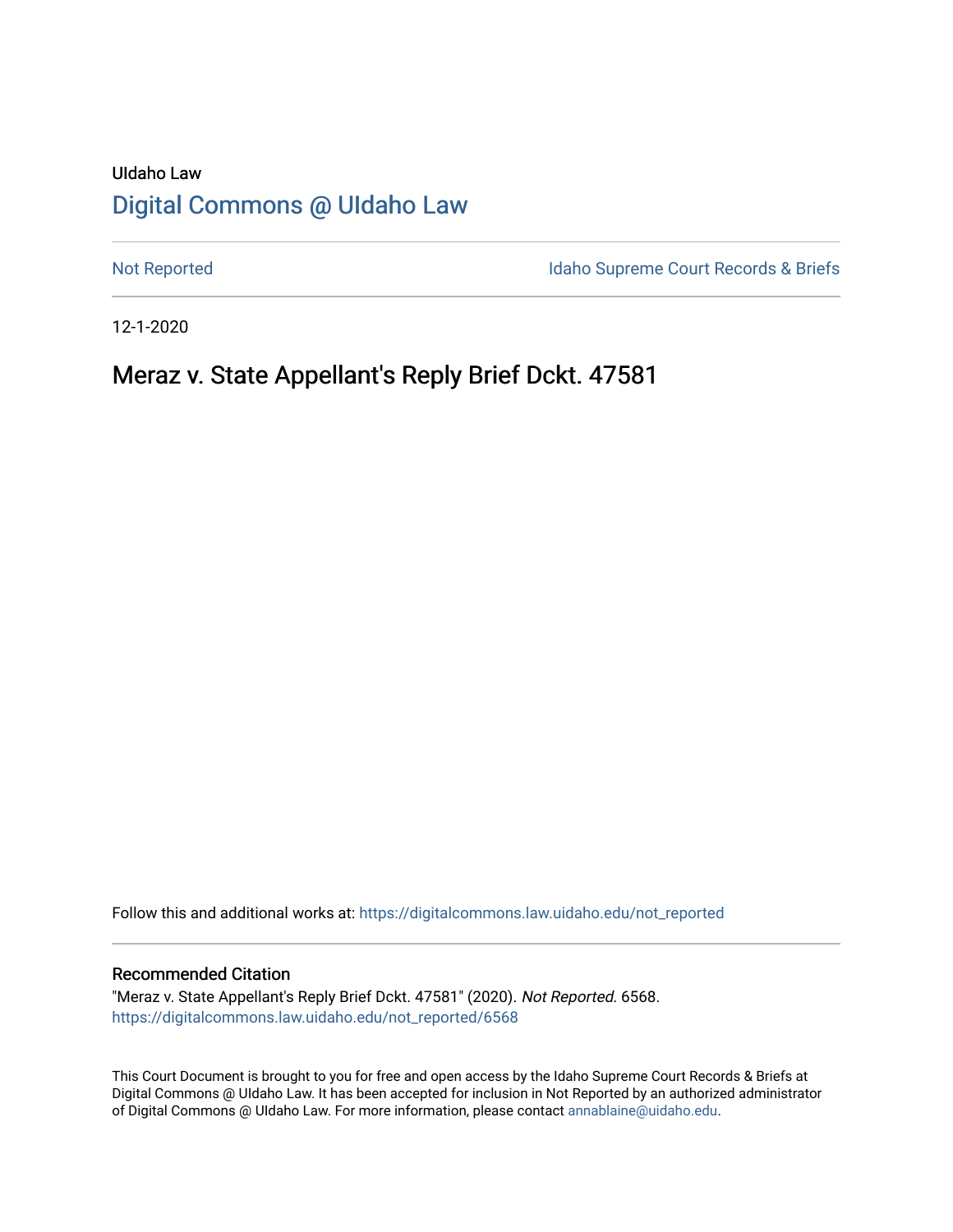Electronically Filed 12/1/2020 12:06 PM Idaho Supreme Court Melanie Gagnepain, Clerk of the Court By: Brad Thies, Deputy Clerk

#### **IN THE SUPREME COURT OF THE STATE OF IDAHO**

) ) ) ) ) ) ) ) )

**MARTIN REFUGIO MERAZ, Petitioner-Appellant, v.**  STATE OF IDAHO, Respondent.

**NO. 47581-2019 ADA COUNTY NO. CV0l-19-9472** 

#### REPLY BRIEF OF APPELLANT

APPEAL FROM THE DISTRICT COURT OF THE FOURTH JUDICIAL DISTRICT OF THE STATE OF IDAHO, IN AND FOR THE COUNTY OF ADA

### HONORABLE JASON D. SCOTT District Judge

ERIC D. FREDERICKSEN State Appellate Public Defender I.S.B. #6555

**ANDREA W. REYNOLDS**  Deputy State Appellate Public Defender **I.S.B.** #9525 322 E. Front Street, Suite 570 Boise, Idaho 83702 Phone:(208)334-2712 Fax: (208) 334-2985 E-mail: documents@sapd.state.id.us

**ATTORNEYS FOR DEFENDANT-APPELLANT**  **KENNETH K. JORGENSEN**  Deputy Attorney General Criminal Law Division P.O. Box 83720 Boise, Idaho 83720-0010 (208) 334-4534

ATTORNEY FOR PLAINTIFF-RESPONDENT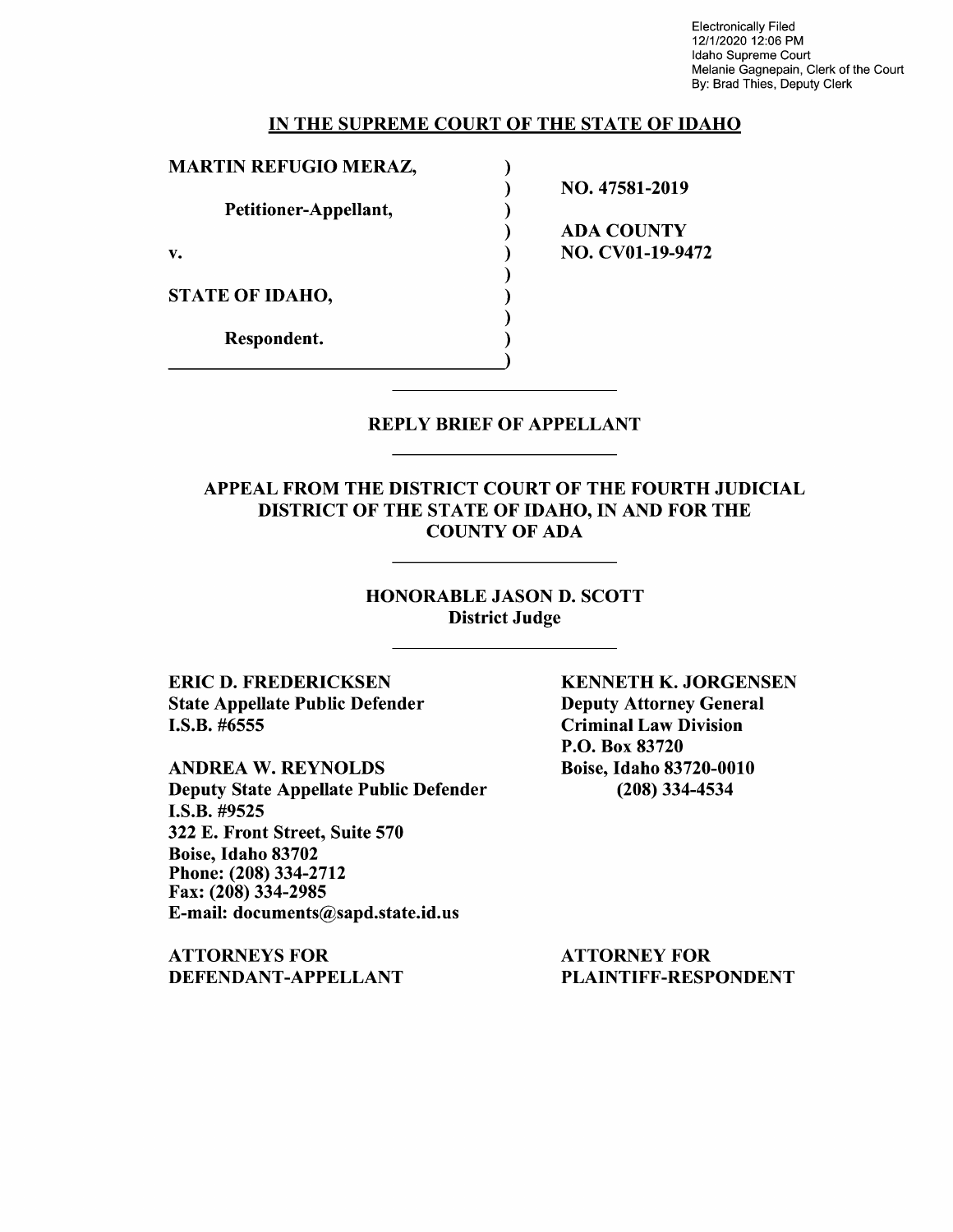# **TABLE OF CONTENTS**

| Statement of Facts and                                          |
|-----------------------------------------------------------------|
|                                                                 |
|                                                                 |
| I. The District Court Erred In Summarily Dismissing Mr. Meraz's |
|                                                                 |
|                                                                 |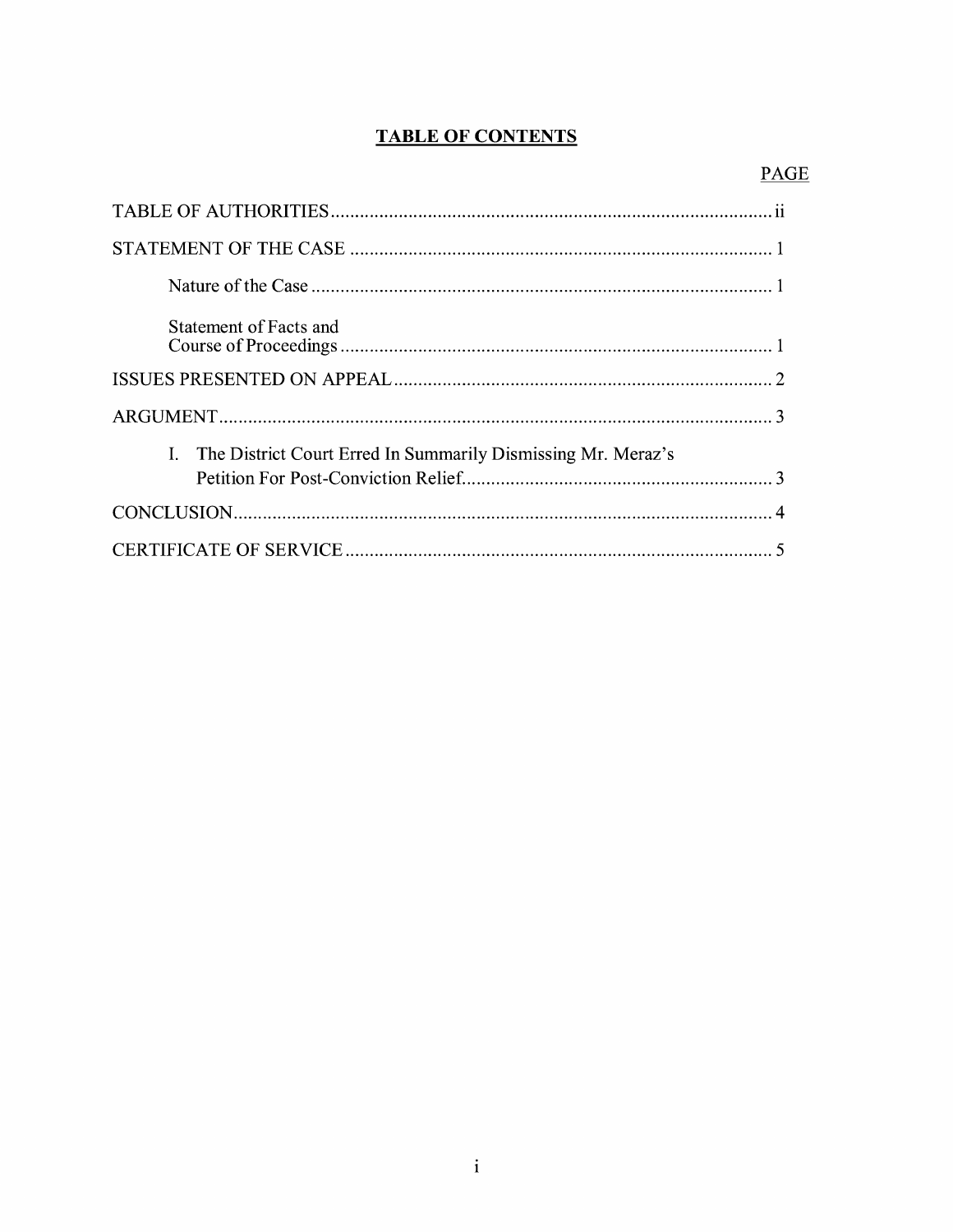# **TABLE OF AUTHORITIES**

|--|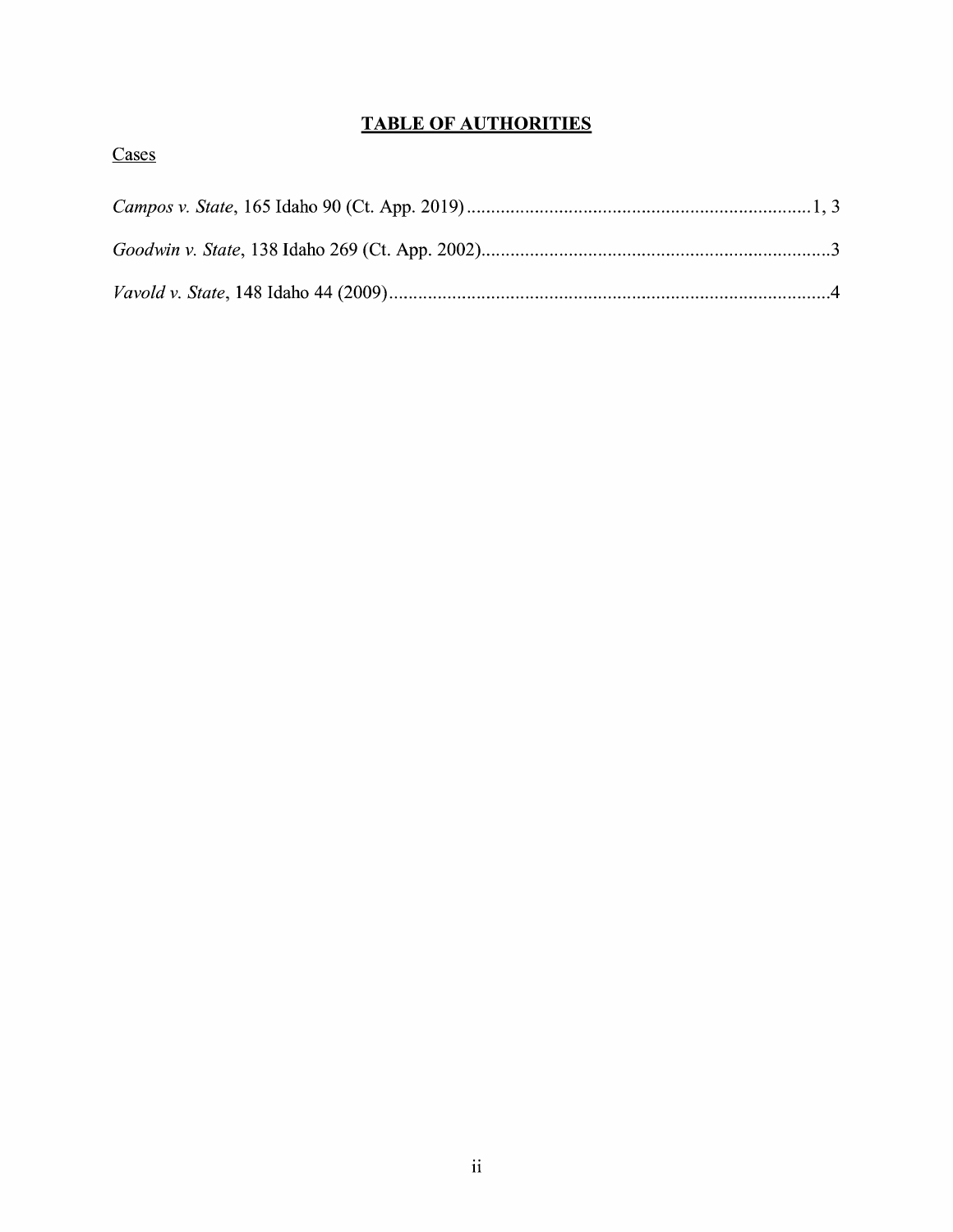#### STATEMENT OF THE CASE

### Nature of the Case

Mr. Meraz appeals from the dismissal of his petition for post-conviction relief, arguing the district court erred in summarily dismissing his claim that his guilty plea was not knowing, intelligent, and voluntary, because he pled guilty based on his attorney's promise that he would be placed on probation, and was not placed on probation. (Appellant's Br., pp.5-7.) The State argues the district court did not err in summarily dismissing Mr. Meraz's petition because this claim "was clearly disproved by the record," relying on *Campos v. State,* 165 Idaho 90 (Ct. App. 2019). (Respondent's Br., pp.4-7.) Mr. Meraz submits this Reply Brief to respond to the State's legal argument on this issue, and to distinguish this case from *Campos.* 

## Statement of Facts and Course of Proceedings

Mr. Meraz included a statement of facts and course of proceedings in his Appellant's Brief, which he relies on and incorporates herein. *(See* Appellant's Br., pp.1-3.)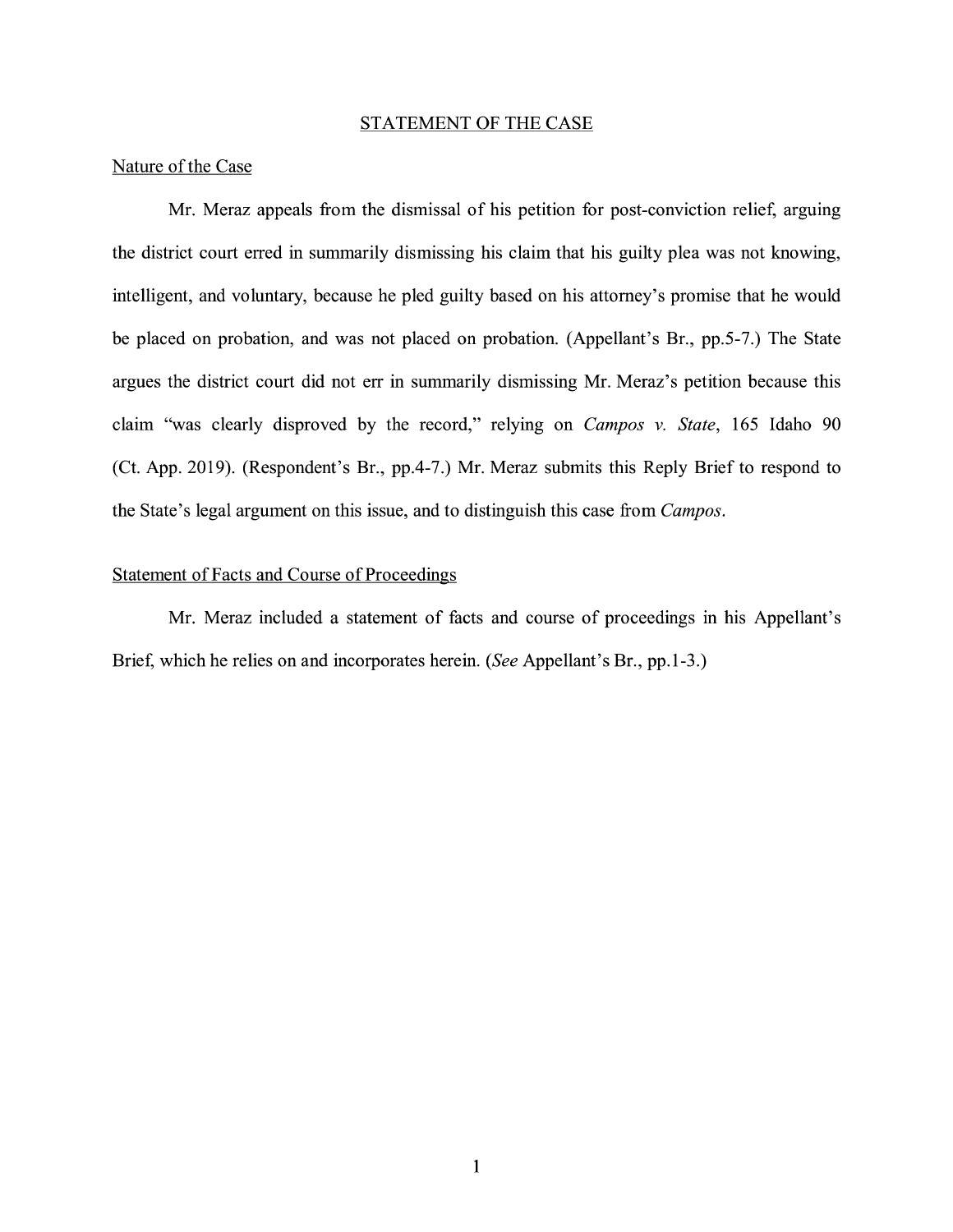# ISSUE

Did the district court err in summarily dismissing Mr. Meraz's petition for post-conviction relief?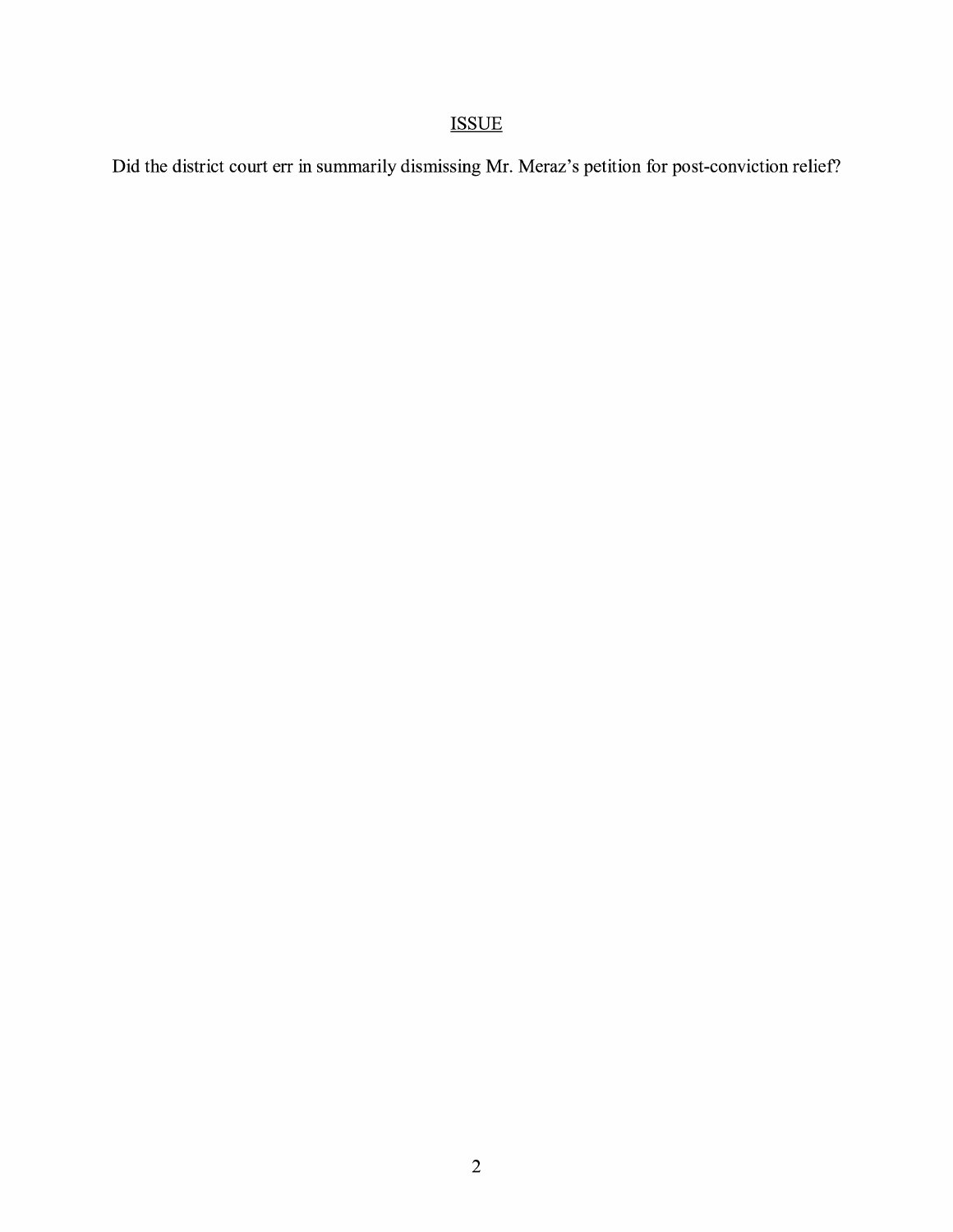#### ARGUMENT

## The District Court Erred In Summarily Dismissing Mr. Meraz's Petition For Post-Conviction Relief

The district court summarily dismissed Mr. Meraz's claim that his guilty plea was not knowing, intelligent, and voluntary, after stating his claim was based not on a promise, but a prediction. (R., p.78.) The district court is correct that Mr. Meraz would not be entitled to postconviction relief if his claim was only that his trial counsel *predicted* he would be placed on probation. But that is not what Mr. Meraz claims. Instead, he asserts his trial counsel *promised*  he would be placed on probation. This is a cognizable post-conviction claim, which should have proceeded to an evidentiary hearing because it presented a disputed issue of material fact. *See Goodwin v. State,* 138 Idaho 269, 272 (Ct. App. 2002).

In its Respondent's Brief, the State relies principally on *Campos v. State,* 165 Idaho 90 (Ct. App. 2019), and asserts that Mr. Meraz's case is "the same as *Campos* in every meaningful way." (Respondent's Br., p.5.) The State is incorrect. In *Campos,* the Court of Appeals affirmed the district court's summary dismissal of Mr. Campos's post-conviction claim that his guilty plea was not knowing, intelligent, and voluntary, where he argued his trial counsel told him his sentence would be concurrent, but the plea agreement actually called for open sentencing. 165 Idaho at 93. The Court of Appeals held the district court was not required to hold an evidentiary hearing because the statements Mr. Campos made in his post-conviction petition were contrary to the statements he made incident to his guilty plea, and the latter statements indicate he understood the plea agreement called for open sentencing. *See id.* at 94. Significantly, the *Campos* Court limited its holding to cases where the post-conviction claim is supported only be a petitioner's contradictory statements. *Id.* at 95, n.1. This is not such a case.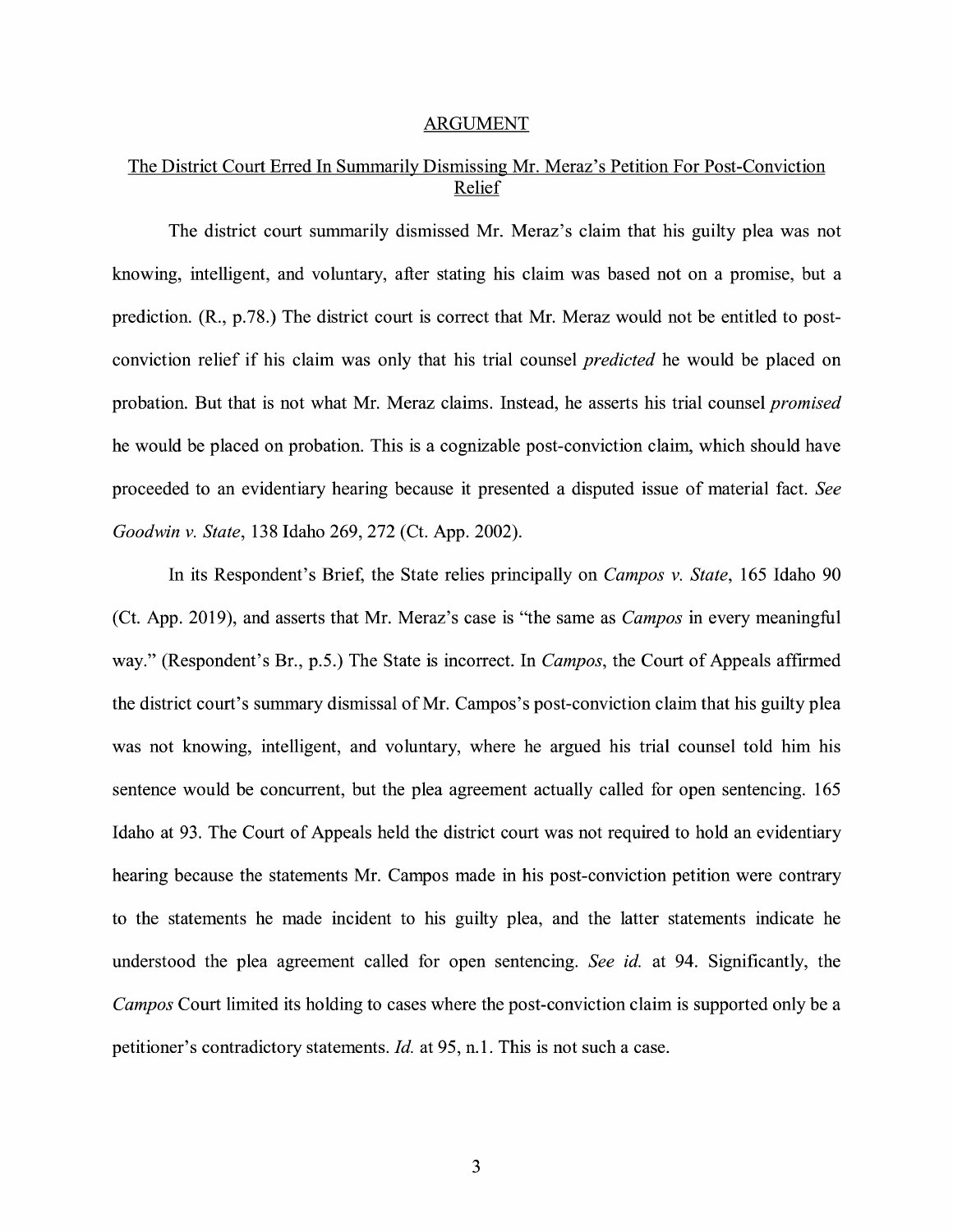Here, unlike in *Campos,* Mr. Meraz's claim that his guilty plea was not knowing, intelligent, and voluntary, is supported not only by his statements in post-conviction, but also by the guilty plea advisory form. In support of his post-conviction claim, Mr. Meraz submitted an affidavit in which he stated, under oath, that his trial counsel told him he would be placed on probation if he pled guilty.  $(R_1, p.10)$ . Significantly, Mr. Meraz stated on the guilty plea advisory form that he believed his attorney should have filed a motion or otherwise requested that he be permitted to "go to the victory outreach mens [sic] home in Nampa instead of prison." (R., p.32.) This statement supports his claim that he understood he would be placed on probation, and the only outstanding issue concerned where he would be permitted to live on probation.

At the summary dismissal stage, the district court must construe all reasonable facts and reasonable inferences in favor of the non-moving party. *See Vavold v. State,* 148 Idaho 44, 45 (2009). This is not a particularly high bar. Where, as here, a petitioner's claim is supported by a reasonable inference that can be drawn from the record in the underlying criminal case, it should not be summarily dismissed. This case is distinguishable from *Campos* and the district court erred in summarily dismissing Mr. Meraz's petition.